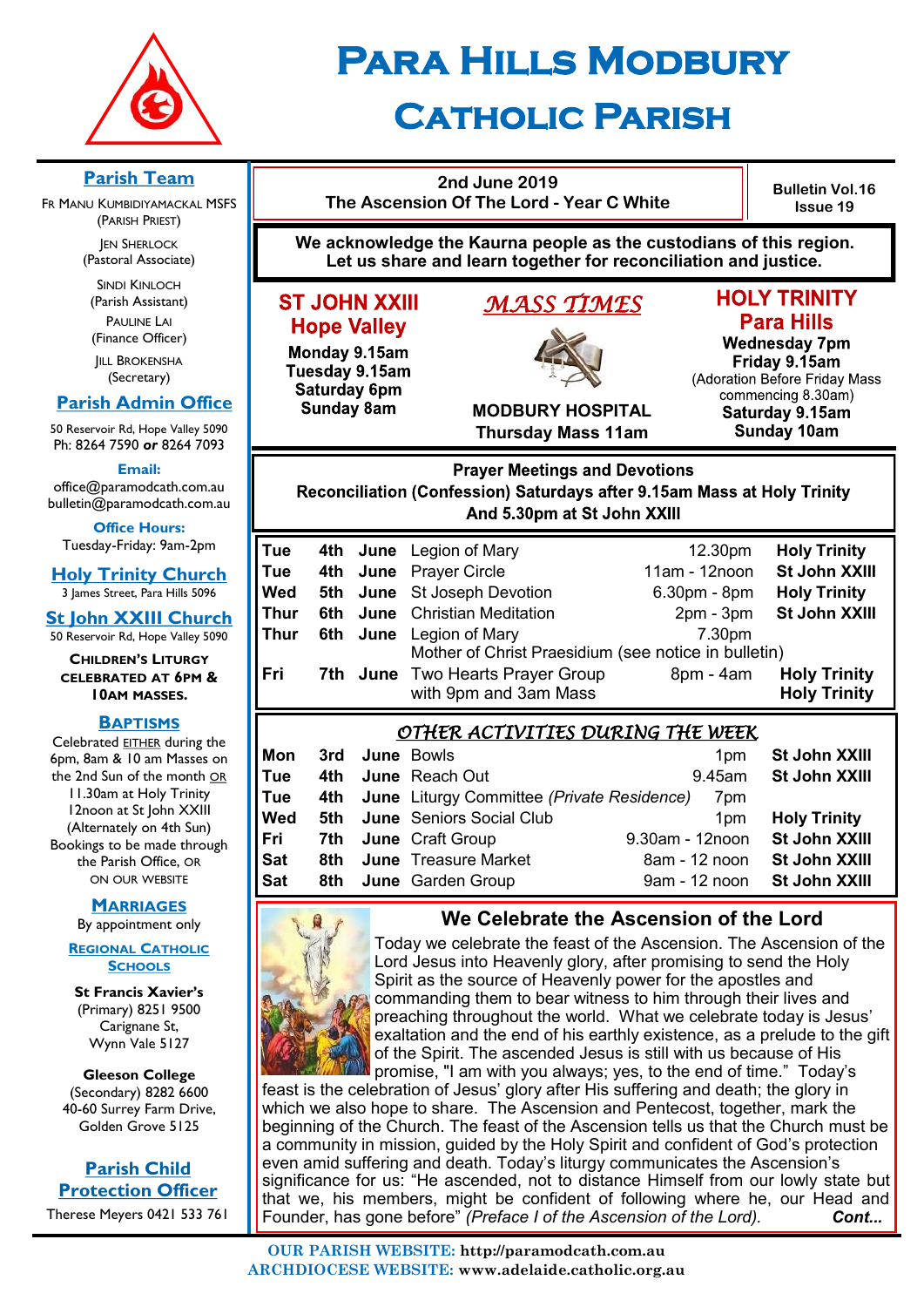#### *Cont…*

The first reading, taken from the Acts of the Apostles, describes the scene of Jesus' Ascension, the promise of the Holy Spirit, the instruction to the apostles to wait at Jerusalem for the power from above, and the missionary command to the apostles to bear witness to him. In the second reading, Paul teaches us that God revealed His might in the Resurrection and Ascension of Christ and in exalting Him over all angelic forces. Jesus remains accessible to us now in the life-giving Holy Spirit, assuring us that one day we, too, will be ascending to Heavenly glory, provided that, with His grace, we live out our Faith in Him through the mission of loving service He entrusts to us. Today's Gospel tells us that, with His return to the Father, Jesus completes his mission on earth. But just before his Ascension, Jesus entrusted to the disciples the mission of preaching the Good News and evangelising the whole world by bearing witness to Him through their lives. It is in the Ascension that we see Jesus entering fully into the life and glory of God. The prospect of sharing that glory should be the driving force of our lives.

Each Sunday we profess through the Creed, "He ascended into Heaven." Christ's Ascension was the culmination of God's Divine plan for Christ Jesus; His return to His Father with His "Mission Accomplished." Ascension is the grand finale of all Jesus' words and works done for us and for our salvation. It is a

culmination, but not the conclusion. The Biblical accounts of the Ascension focus not so much on the details of the event as on the mission Jesus gave to His disciples. For example, in the accounts narrated in Luke and Acts, the Ascension took place in Jerusalem. In Matthew and Mark, on the other hand, the event occurred in Galilee. In Luke and Acts, the Ascension happened forty days after the Resurrection, a period during which Jesus appeared repeatedly to his followers. In Matthew and Mark there is no indication of the time period between the Resurrection and the Ascension. The Gospel writers apparently were not aiming at accuracy of historical detail but were more concerned with transmitting Our Lord's message.

The message is loud and clear. The work of Jesus has to continue through his followers. Jesus gives this mission to all the believers: "Go out to the whole world and

proclaim the Gospel to every creature." This mission is not given to a select few but to all believers. To be a Christian is to be a proclaimer and an evangeliser. There is a difference between preaching and proclaiming. "We preach with words but we proclaim with our lives." As we celebrate the Lord's return to His Father in Heaven; His Ascension; we are being commissioned to go forth and proclaim the Gospel of life and love, of hope and peace, by the witness of our lives. Let us today give heed to this call to each of us and live our Christian life with a true awareness of our Christian Mission

Tanulumbedramalaked )

#### **SPECIAL COLLECTION**

The Special Collection for the Propagation of the Faith Appeal will be taken up Next Weekend.

| Readings for 9th June 2019 |      |           |
|----------------------------|------|-----------|
| 1st Reading Gen            |      | $11:1-9$  |
| 2nd Reading Rom            |      | $8:22-27$ |
| Gospel                     | John | $7:37-39$ |

#### **Our Community's Prayer Petitions**  *PLEASE NOTE: THE NAMES ON THE SICK LIST WILL REMAIN FOR TWO MONTHS ONLY UNLESS OTHERWISE NOTIFIED.*

**BULLETIN PRAYER LIST:** Please note that names can only be added to this list by immediate family, or the ill person themselves (for reasons of privacy).

#### **Please Remember in your Prayers Those who are sick, especially:**

Maria Hand, Emma Gammon, Sylvia Gisi, Asher Caudle, David North, Elijah Neri, Wayne Collins, Antoinette Pascale, Marg Dolman, Charlotte Fussell, Selena (Rose) Quinn, Phyllis Anthony, Pam Ridley,

Reta Lockyer, Michael Pritchard, John MacGrath, Ken Robinson, Graham Armstrong, Mary Redmond, Graham Speed, Marlen Piineda,

David Truman, Bruce Mc Andie, Rosa Maria Santos, Sean Molloy, Betty Roper, Imperia De Ionno, Julie Reimann, Imelda Schulz, Maddison Calleja, Janice Forrester, Ray Zielonka, Jim Marlow, Gerry Canavan, Jayden Lee, Audrey Athayde, Marie Boulton,

Sr. Marleen Dewar OLSH, Kay Kennedy, Rita Robinson, Eileen Ryan, Gary Lockyer, Yvonne Summers.

#### **Saints/Feast Days Of the Week**

3rd St Charles Lwanga

5th St Boniface

6th St Marcellin Champagnat, St Norbert

9th Pentecost Sunday

#### **Sacramental Program Children**

**Confirmation:** 

**Tuesday Evening 18th June St John XXIII 7pm First Holy Communion: 22nd June St John XXIII 6pm First Holy Communion :**

**29th June St John XXIII 6pm**

Let us pray for these children and their families for a safe and joyful time.

That their hearts and mind are filled with the Holy Spirit and they become faithful members of our community.



# awareness of our Christian Mission. *CHILDREN'S PRAYER*

Jesus loving Son of God, thank you for showing us the way to live in this ever changing world, help us not to forget what you did for each of us at Easter. As you Ascended into Heaven let us not afraid of change or indifference. Help us to embrace each other with love and caring hearts and never to turn others away or to judge others. Amen

**RESPONSORIAL PSALM:** *God mounts his throne to shouts of joy: a blare of trumpets for the Lord.*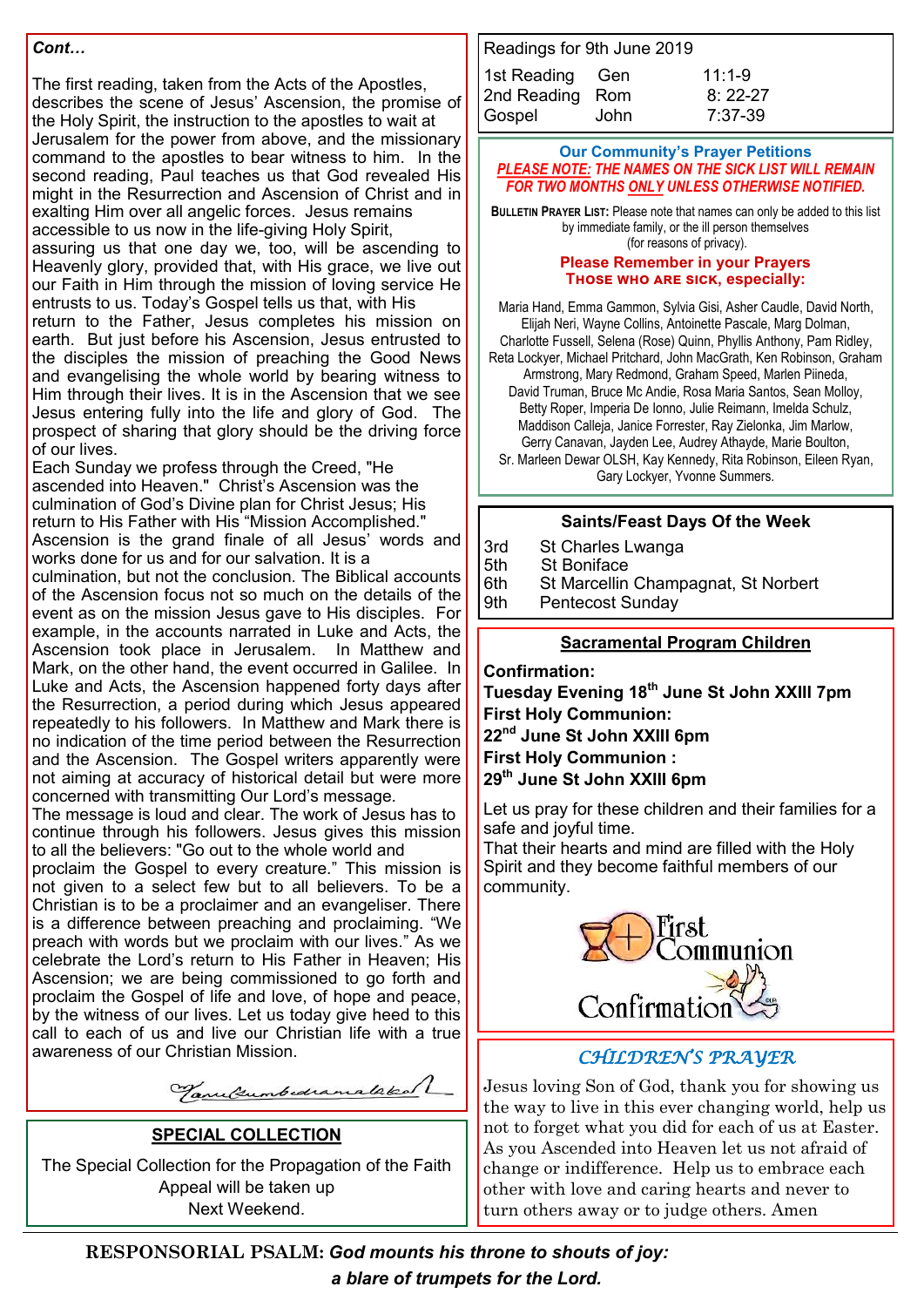#### **ST VINCENT DE PAUL HQ: 1300 729 202 from 9.00am — 1.00pm or www.vinnies.org.au**



#### **St Vincent de Paul Modbury Conference**

*Lord your timeless lesson sings out in the voice of constant waves, in the wind through the trees and in the harmonies of life. Wash clean our ears to hear you, make us listen now, for we need your great wisdom to assist us in our life. Amen.*

Just one call this week to assist a family whose needs are food and clothing. A single mother with two children.

Many thanks to all who are returning envelopes through our Winter Appeal.

**Pantry needs this week are:**  Jam, Breakfast Cereal and One Minute Noodles.

**Donations of clothing and furniture are always welcome**

**Kindly place these items in the Vinnies basket, thank you.**

#### **REACH OUT GROUP**

Altar Server: Leo North

Tuesday 4th June 2019 9.15am Mass at St John XXIII Reader: Barbara Sorrell Offertory: Ian & Judy Dalwood Communion: Jos Hensing & Pat Harvey

> All are welcome to join Reach Out. We meet with "A Cuppa" after mass. Every 1st Tuesday of the month group lunch (4th June at Modbury Plaza Hotel, 12 noon)



#### DEVELOPMENT FUND 2019

Congratulations Michael Flavel No. 84

Drawn by Jim Jacka for Kathleen Jacka

Contact: Marg Dolman 8264 1317 to be included in the draw.

#### **PRAYER CIRCLE**

Prayers in the Chapel at St John XXIII on Tuesday 4th June from 11am - 11.30am. All Welcome to come and pray and reflect.

#### **HAPPY BIRTHDAY JUNE BABIES**

3rd Marisa De Ceglie, Paul Moss





- 5th Reta Lockyer, Kathleen McEvoy
- 6th Janine Dennison, Jill Harris, Jordon Raymond
- 9th Neil Potticary, Jamie Chester

# **Project Compassion Receipts**

Caritas Project Compassion receipts are now available to be picked up from the back of the church.

# **Two Hearts Prayer Group Holy Trinity Church**

Friday 7th June, at Holy Trinity Church Rosary at 8pm followed by Mass at 9pm and finishes with Mass at 3am on Saturday morning.

#### **TREASURE MARKET**

**Second Saturday of each month 8am to 12noon Next: 8th June 2019 St John XXIII Centre Sellers \$10—Buyers free! Please send SMALLER goods our way, They can be left on the shelves in the Market Walkway OR IN THE BOX AT THE BACK OF ST JOHN XXIII CHURCH, ALSO IN A BOX IN THE CRY ROOM AT HOLY TRINITY CHURCH. { All monies raised from the Market are donated to the Parish.**

**WE CAN NO LONGER ACCEPT LARGE ITEMS SUCH AS TVs, MATTRESSES, SOFAS, LOUNGE CHAIRS & WARDROBES AS WE ARE NOT ABLE TO SELL THEM.**

XXXXXXXXXXXXXXXXXXXXXXXXXXXX

# **Parish Craft Market 2019 Our annual Craft Market will be held on 2nd November at St John XXIII Mass Centre.**

Applications for hire of a table or site are now open. Forms are available on our Parish website or hard copies can be obtained at the Parish Office Tuesday – Friday 9am – 2pm

**Parishioners:** Please note the date in your diary! We hope to have your wonderful support again this year. Keep an eye out for further notices in the Bulletin as the market draws closer.

**Potting:** It would be appreciated if you could pot some plants for the Parish Plant Stall.

**Produce:** Pickles, Jams and Chutneys are popular items for sale at the market, so if you can make some for the Cake Stall, we would very much appreciate your efforts.

*Lea Crosby on behalf of Parish Craft Market Committee*



# **THE SOUTHERN CROSS**

The June edition of the Southern Cross is now available. Only \$2 Please Support Your Catholic Newspaper

**GOSPEL ACCLAMATION:** *Alleluia, alleluia! Go and teach all people my gospel. I am with you always, until the end of the world. Alleluia!*